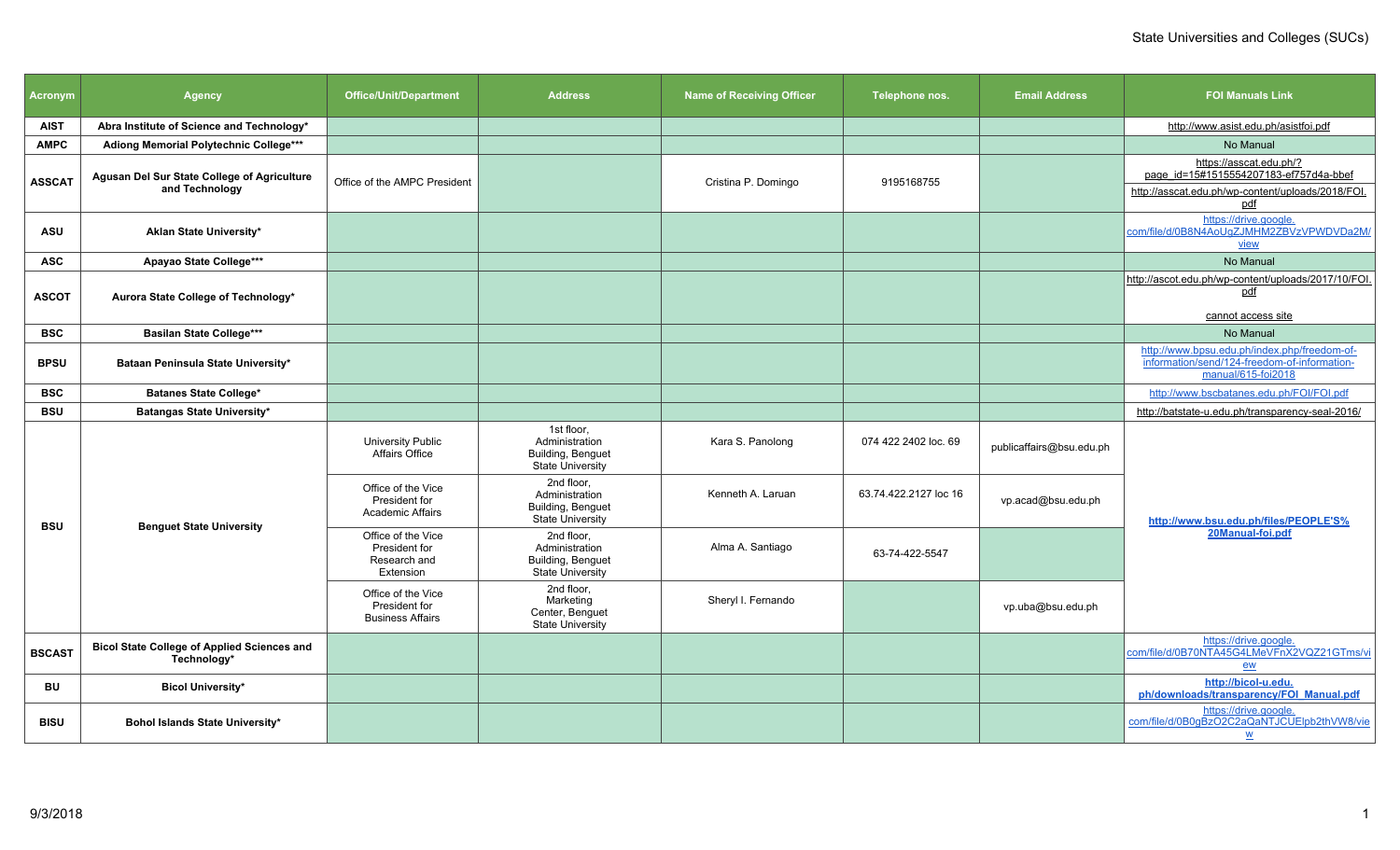| <b>Acronym</b> | <b>Agency</b>                             | <b>Office/Unit/Department</b>  | <b>Address</b>                                                                             | <b>Name of Receiving Officer</b>   | Telephone nos.                                | <b>Email Address</b>     | <b>FOI Manuals Link</b>                                                                        |
|----------------|-------------------------------------------|--------------------------------|--------------------------------------------------------------------------------------------|------------------------------------|-----------------------------------------------|--------------------------|------------------------------------------------------------------------------------------------|
| <b>BSU</b>     | <b>Bukidnon State University</b>          |                                | <b>Bukidnon State University</b><br>Fortich Street Malaybalay City 8700<br><b>Bukidnon</b> | DR. OSCAR B. CABANELEZ             | (088) 813-2717                                | bsupresoffice@gmail.com  | https://drive.google.<br>com/file/d/0B52J781jNZsWQnRZRDZ1clIyOXkxYTV<br>tYIRiWkFhOXI2dk9B/view |
| <b>BASC</b>    | <b>Bulacan Agricultural State College</b> |                                | HRMO, Administrative Building,<br>Pinaod, San Ildefonso, Bulacan                           | Mrs. Minerva Arcilla               | 044-762-0080<br>044-762-1427<br>0917-717-7541 |                          | http://www.basc.edu.<br>ph/images/sampledata/BASC/PDFs/FOI Manual.<br>pdf                      |
| <b>BSU</b>     | <b>Bulacan State University*</b>          |                                |                                                                                            |                                    |                                               |                          | http://bulsu.edu.<br>ph/resources/transparency/bulsu foi manual 20171<br>221.pdf               |
| <b>CSU</b>     | Cagayan State University*                 |                                |                                                                                            |                                    |                                               |                          | http://www.csu.edu.ph/docs/CSU%20-%20FOI.pdf                                                   |
| <b>CNSC</b>    | <b>Camarines Norte State College*</b>     |                                |                                                                                            |                                    |                                               |                          | http://cnsc.edu.ph/wp-content/uploads/2017/FOI%<br>20CNSC.pdf                                  |
| <b>CSPC</b>    | Camarines Sur Polytechnic College*        |                                |                                                                                            |                                    |                                               |                          | https://drive.google.<br>com/file/d/0ByH2dMajazt2QkkyN2pMbm5MdVU/vie<br>W                      |
| <b>CPSC</b>    | Camiguin Polytechnic State College***     |                                |                                                                                            |                                    |                                               |                          | No Manual                                                                                      |
|                |                                           | <b>Central Administration</b>  | Records Office, CapSU Central,<br>Fuentes Drive, Roxas City                                | Ms. Yhannie L. Alejandro           |                                               | admin@capsu.edu.ph       |                                                                                                |
|                |                                           | Main Campus                    | CapSU Main, Fuentes Drive, Roxas<br>City                                                   | Prof. Mark Glenn F. Villamor       |                                               | mgfvillamor@capsu.edu.ph |                                                                                                |
|                |                                           | Pontevedra Campus              | CapSU Pontevedra, Bailan, Capiz                                                            | Prof. Cristy B. Agnas              |                                               | pontevedra@capsu.edu.ph  |                                                                                                |
| CSU            | <b>Capiz State University</b>             | <b>Burias Campus</b>           | CapSU Burias, Burias, Mambusao,<br>Capiz                                                   | Dr. Guillermo L. Legada, Jr.       |                                               | burias@capsu.edu.ph      | https://drive.google.com/file/d/1-                                                             |
|                |                                           | Pilar Satellite College        | CapSU Pilar, Pilar, Capiz                                                                  | Prof. Philomel Innocent P. Obligar |                                               | pilar@capsu.edu.ph       | WB8qQTbmip63nzuaQQFdtsPaAmrnqM2/view                                                           |
|                |                                           | Dayao Satellite College        | CapSU Dayao, Dayao, Roxas City                                                             | Prof. Zandro A. Amangguiton        |                                               | dayao@capsu.edu.ph       |                                                                                                |
|                |                                           | Mambusao Satellite College     | CapSU Mambusao, Mambusao,<br>Capiz                                                         | Ms. Elizabeth M. Magallanes        |                                               | mambusao@capsu.edu.ph    |                                                                                                |
|                |                                           | Dumarao Satellite College      | CapSU Dumarao, Dumarao Capiz                                                               | Dr. Ma. Jullie S. Lademora         |                                               | dumarao@capsu.edu.ph     |                                                                                                |
|                |                                           | Sigma Satellite<br>College     | CapSU Sigma, Sigma, Capiz                                                                  | Ms. Salvacion D. Llorente          |                                               | sigma@capsu.edu.ph       |                                                                                                |
|                |                                           | <b>Tapaz Satellite College</b> | CapSU Tapaz, Tapaz, Capiz                                                                  | Ms. Maricon D. Gedoria             |                                               | tapaz@capsu.edu.ph       |                                                                                                |
| CarSU          | Caraga State University*                  |                                |                                                                                            |                                    |                                               |                          | http://www.carsu.edu.ph/sites/default/files/FOI-<br>CSU%20ADHOC 0.pdf                          |
| <b>CHMSC</b>   | Carlos Hilado Memorial State College*     |                                |                                                                                            |                                    |                                               |                          | http://www.chmsc.edu.<br>ph/images/TransparencySeal2017/FOI2017.pdf                            |
| <b>CSC</b>     | <b>Catanduanes State College</b>          |                                |                                                                                            | <b>Records Services Officer</b>    |                                               |                          | https://drive.google.<br>com/file/d/10oEF8CPI6ApcKRxrNykMoPO-<br>e8keVkSi/view                 |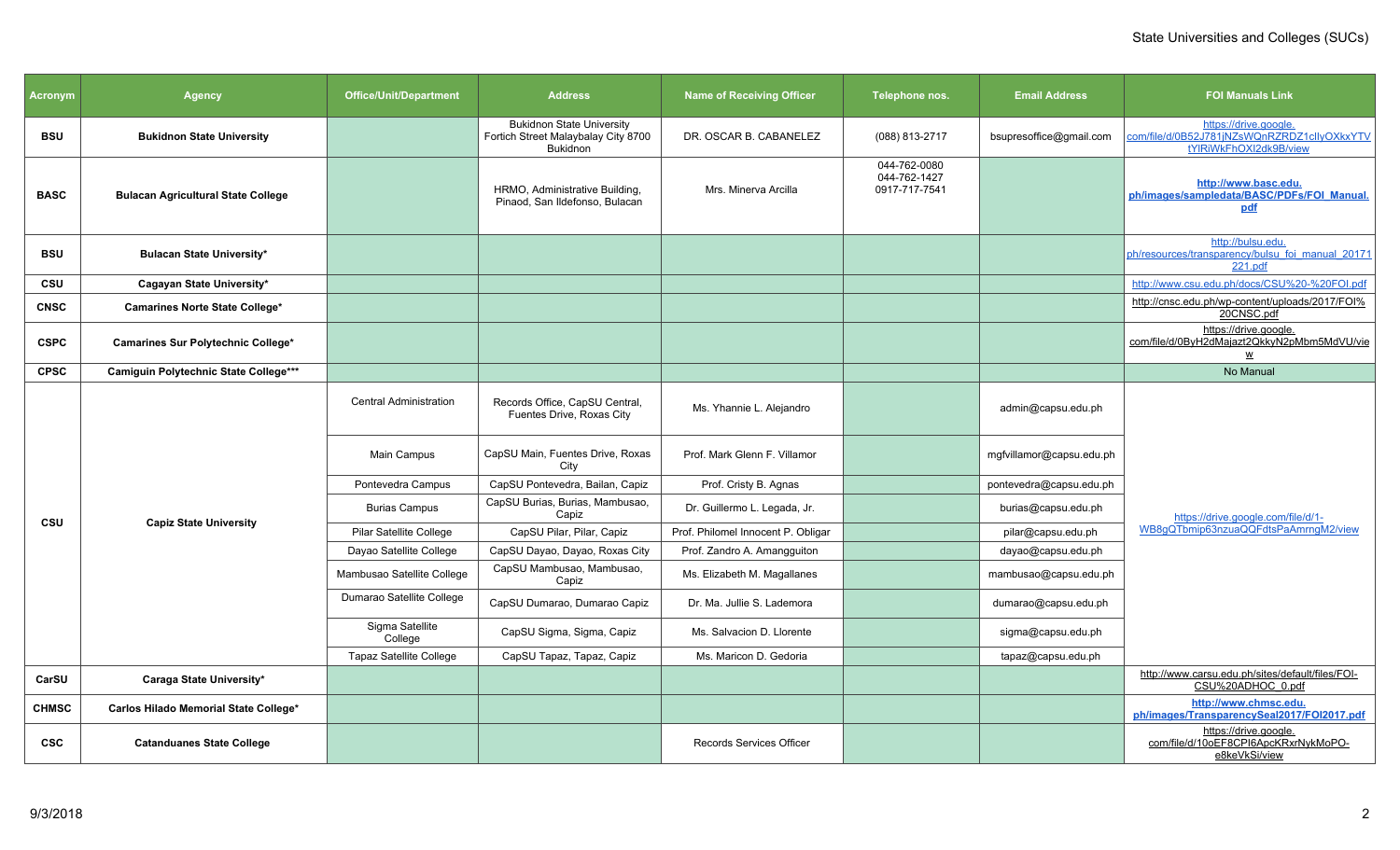| <b>Acronym</b> | <b>Agency</b>                                  | <b>Office/Unit/Department</b>                               | <b>Address</b>                                                                                         | <b>Name of Receiving Officer</b>              | Telephone nos.                   | <b>Email Address</b>                               | <b>FOI Manuals Link</b>                                                                               |
|----------------|------------------------------------------------|-------------------------------------------------------------|--------------------------------------------------------------------------------------------------------|-----------------------------------------------|----------------------------------|----------------------------------------------------|-------------------------------------------------------------------------------------------------------|
| <b>CVSU</b>    | <b>Cavite State University</b>                 |                                                             |                                                                                                        | Edna L. Mojica<br>In-Charge, Records Office   | 046-8620853                      | ednalmojica@yahoo.com.ph                           | https://cvsu.edu.ph/wp-<br>content/uploads/2018/01/FREEDOM-OF-                                        |
|                |                                                |                                                             |                                                                                                        | Eileen I. Cubillo<br>Director, HRDO           |                                  | eileenicubillo@yahoo.com.ph                        | <b>INFORMATION-MANUAL.pdf</b>                                                                         |
| <b>CNU</b>     | Cebu Normal University*                        |                                                             |                                                                                                        |                                               |                                  |                                                    | http://www.cnu.edu.ph/wp-<br>content/uploads/2017/10/CNU-FREEDOM-OF-<br><b>INFORMATION-MANUAL.pdf</b> |
| <b>CTU</b>     | Cebu Technological University*                 |                                                             |                                                                                                        |                                               |                                  |                                                    | http://www.cnu.edu.ph/wp-<br>content/uploads/2017/10/CNU-FREEDOM-OF-<br>INFORMATION-MANUAL.pdf        |
| <b>CBSUA</b>   | Central Bicol State University of Agriculture* |                                                             |                                                                                                        |                                               |                                  |                                                    | https://drive.google.<br>com/file/d/0B46o2jW087zkRmpPN2xQZ0hsQk0/vi<br>ew                             |
| <b>CLSU</b>    | <b>Central Luzon State University</b>          | Records Office                                              | Administration Building, Central<br>Luzon State University, Science City<br>of Muñoz 3120, Nueva Ecija | Sofia D. Lorenzo<br>Administrative Officer V  | (044) 456 0107                   | foi@clsu.edu.ph                                    | https://drive.google.<br>com/file/d/0B1INJqNPXUiNak9QOXo0RDkxOWs1Vi<br>FvMjBrMkdUem0yc3hN/view        |
|                |                                                |                                                             |                                                                                                        | Elma C. Martin<br>Administrative Assistant II |                                  |                                                    |                                                                                                       |
| <b>CMU</b>     | Central Mindanao University*                   |                                                             |                                                                                                        |                                               |                                  |                                                    | https://drive.google.<br>com/file/d/0B0EmZzAPtgZiUjc2TFBxaUNBNEE/vi<br>ew                             |
| <b>CPSU</b>    | Central Philippines State University*          | Records Office                                              | Central Philippines State University<br>Kabankalan City, Negros Occidental                             |                                               | (034) 702-9903 or<br>09173015565 | cpsu main@cpsu.edu.ph<br>nsca_kabcity@yahoo.com.ph | http://www.cpsu.edu.ph/transparency-seal                                                              |
|                |                                                | Main Campus                                                 | 2nd Floor, New Building, CVSC-<br>Compostela                                                           | Cyrille Eve R. Milay                          |                                  | cyrilleeve.milay@cvsc.edu.ph                       |                                                                                                       |
|                |                                                | News and Information Bureau                                 | 2nd Floor, New Building, CVSC-<br>Compostela                                                           | Khif Muamar M. Miranda                        |                                  | planning@cvsc.edu.ph                               |                                                                                                       |
|                |                                                | Online Information<br><b>Dissemination Bureau</b>           | 2nd Floor, New Building, CVSC-<br>Compostela                                                           | Glenn R. Bolaño                               |                                  | ictso@cvsc.edu.ph                                  |                                                                                                       |
|                |                                                | <b>Planning Office</b>                                      | 2nd Floor, New Building, CVSC-<br>Compostela                                                           | Khif Muamar M. Miranda                        |                                  | planning@cvsc.edu.ph                               |                                                                                                       |
| <b>CVSC</b>    | <b>Compostela Valley State College</b>         | Office of the Registrar                                     | Ground Floor, New Building, CVSC-<br>Compostela                                                        | Merla D. Getubig                              |                                  | registrar@cvsc.edu.ph                              | https://cvsc.edu.ph/freedom-of-information/                                                           |
|                |                                                | Office of the Vice President for<br><b>Academic Affairs</b> | 2nd Floor, New Building, CVSC-<br>Compostela                                                           | Sarah O. Cabahit                              |                                  | vpaa@cvsc.edu.ph                                   |                                                                                                       |
|                |                                                | Finance Office                                              | Ground Floor, New Building, CVSC-<br>Compostela                                                        | <b>Maitah Lou Masillones</b>                  |                                  | finance@cvsc.edu.ph                                |                                                                                                       |
|                |                                                | <b>Research and Extension</b><br>Development Office         | 2nd Floor, New Building, CVSC-<br>Compostela                                                           | <b>Maribel Torcino</b>                        |                                  | rde@cvsc.edu.ph                                    |                                                                                                       |
|                |                                                | New Bataan Branch                                           | New Bataan Campus                                                                                      | Jemaken T. Barabat                            |                                  | newbataan@cvsc.edu.ph                              |                                                                                                       |
|                |                                                | Maragusan Branch                                            | Maragusan Campus                                                                                       | <b>Ellaine Puertos</b>                        |                                  | maragusan@cvsc.edu.ph                              |                                                                                                       |
|                |                                                | Montevista Branch                                           | Montevista Campus                                                                                      | Jovelyn Layague                               |                                  | montevista@cvsc.edu.ph                             |                                                                                                       |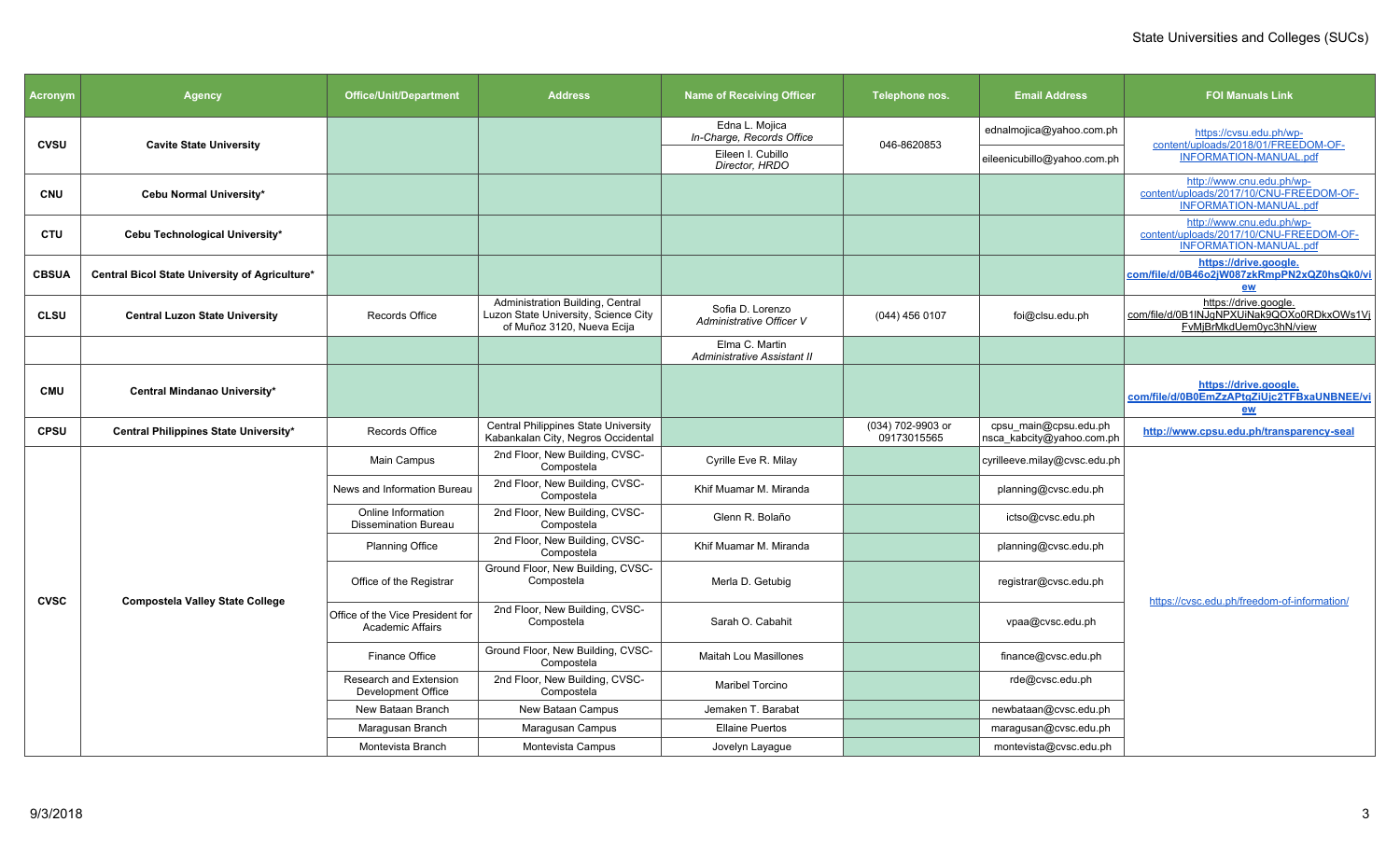| <b>Acronym</b> | <b>Agency</b>                                                                    | <b>Office/Unit/Department</b>                                                                                                                 | <b>Address</b>                                                                         | <b>Name of Receiving Officer</b>                            | Telephone nos.                                     | <b>Email Address</b>                           | <b>FOI Manuals Link</b>                                                                                                              |
|----------------|----------------------------------------------------------------------------------|-----------------------------------------------------------------------------------------------------------------------------------------------|----------------------------------------------------------------------------------------|-------------------------------------------------------------|----------------------------------------------------|------------------------------------------------|--------------------------------------------------------------------------------------------------------------------------------------|
| <b>CCSPC</b>   | Cotabato City State Polytechnic College*                                         |                                                                                                                                               |                                                                                        |                                                             |                                                    |                                                | http://ccspc.edu.ph/images/ccspcfoi/ccspc-foi.pdf                                                                                    |
| <b>CFST</b>    | <b>Cotabato Foundation College of Science and</b><br><b>Technology</b>           | Office of the Records<br>Officer                                                                                                              | CFCST Doroluman,<br>Arakan, Cotabato                                                   | Prof. Emelia A. Bruno                                       |                                                    | cfcstedu@gmail.com                             | https://drive.google.com/file/d/1fj_hTCTSwSeqw5m-<br>IfRiSeEuIKQe7F4D/view                                                           |
| <b>DNSC</b>    | Davao del Norte State College                                                    | Office of the President                                                                                                                       | Administration Building, Davao del<br>Norte State College, New Visayas,<br>Panabo City | Amalia M. Caballero                                         |                                                    |                                                | https://drive.google.<br>com/drive/folders/0BwHdmdWvwoiObWxfeXB5TWZ<br>hZTQ                                                          |
| <b>DOSCST</b>  | Davao Oriental State College of Science and<br>Technology*                       |                                                                                                                                               | Main Campus Guang-guang, Brgy.<br>Dahican.<br>City of Mati, Davao Oriental             |                                                             |                                                    |                                                | https://drive.google.<br>com/file/d/0B H8IsI6hrTCaidNcGNJQ0dVSG8/view                                                                |
| <b>DHVTSU</b>  | Don Honorio Ventura Technological State                                          | Office of the                                                                                                                                 |                                                                                        | Mary Anne P. Singson                                        | $458 - 0142$                                       |                                                | http://www.dhvtsu.edu.<br>ph/images/DHVTSU Transparency/FY-                                                                          |
|                | <b>University</b>                                                                | <b>University Registrar</b>                                                                                                                   |                                                                                        | Julie M. Calma                                              |                                                    |                                                | 2017/DHVTSU FOI MANUAL.pdf                                                                                                           |
|                | DMMMSU   Don Mariano Marcos Memorial State University*                           |                                                                                                                                               | Bacnotan. La Union                                                                     |                                                             | (072) 682-2596 / 682-2598<br>/ 682-2599 / 682-2601 | dmmmsu@dmmmsu.edu.ph                           | http://www.dmmmsu.edu.ph/images/DMMMSU_FOI.<br>pdf                                                                                   |
| <b>SCAT</b>    | DEBESM Dr. Emilio B. Espinosa, Sr. Memo. State College<br>of Agri and Technology |                                                                                                                                               |                                                                                        | Records Officer<br>Chief Administrative Officer             |                                                    |                                                | https://drive.google.<br>com/file/d/0B6jgz5VGZHYhRjZLQWVFLVNFRI9Q<br>V2I0VnZvQk44T2pvVW5n/view                                       |
| <b>ESSU</b>    | Eastern Samar State University***                                                |                                                                                                                                               |                                                                                        |                                                             |                                                    |                                                | No Manual                                                                                                                            |
| <b>EVSU</b>    | Eastern Visayas State University*                                                |                                                                                                                                               |                                                                                        |                                                             |                                                    |                                                | http://legacy.evsu.edu.ph/images/upload/Draft%<br>202017%20EVSU%20Revised%20Code/UPFOI-<br>Main%20Parts-%20(EVSU-BOR%20Approved).pdf |
| <b>EARIST</b>  | Eulogio Amang Rodriguez Institute of Science<br>and Technology                   |                                                                                                                                               |                                                                                        | Director, Information and Public<br><b>Affairs Services</b> | 243-9437                                           |                                                | http://earist.edu.ph/wp-<br>content/uploads/2017/10/FOI-Manual.pdf                                                                   |
| <b>GSC</b>     | <b>Guimaras State College*</b>                                                   |                                                                                                                                               |                                                                                        |                                                             |                                                    |                                                | https://drive.google.<br>com/file/d/0B9hflYMwcdbibG5rQVJ2MXk4Vk0/view                                                                |
|                |                                                                                  | Department of Planning, Info                                                                                                                  |                                                                                        | Dr. Joyce A. Bodah                                          |                                                    |                                                |                                                                                                                                      |
|                |                                                                                  | Mamt<br>& Tech (DPIM) or Personnel<br>Assigned at the Public<br>Assistance<br>Desk (PAD)                                                      | Main Campus Nayon, Lamut, Ifugao                                                       | Ms. Jill B.Saguing                                          | 9778191941                                         | planningIS@ifsu.edu.ph;<br>joyzbodah@yahoo.com |                                                                                                                                      |
|                |                                                                                  | Office of the Campus                                                                                                                          |                                                                                        | Dr. Camilo Pimentel                                         |                                                    |                                                |                                                                                                                                      |
|                |                                                                                  | Executive Directors -Lagawe<br>Campus or personnel<br>assigned at the PAD or<br>Planning, Information<br>Management and Technology<br>Officer | Lagawe Campus Bahawit, Lagawe,<br>Ifugao                                               | Campus PIMT<br>Coordinator/Chairperson                      | 9175177754                                         |                                                |                                                                                                                                      |
|                |                                                                                  |                                                                                                                                               |                                                                                        | Dr. Ricardo Ildefonso                                       |                                                    |                                                |                                                                                                                                      |
|                |                                                                                  | Office of the Campus                                                                                                                          |                                                                                        |                                                             |                                                    |                                                |                                                                                                                                      |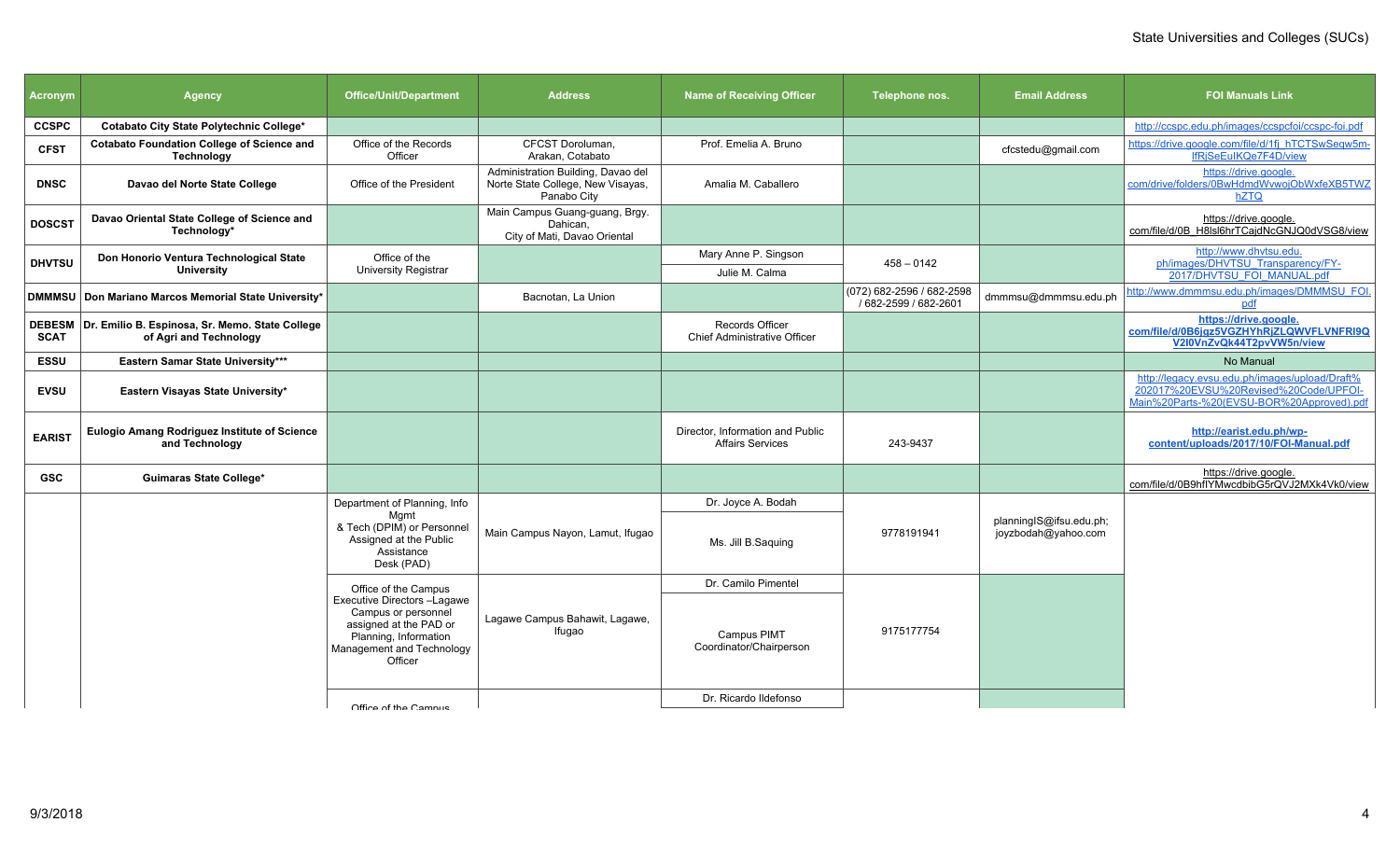| Acronym      | <b>Agency</b>                                                                                              | <b>Office/Unit/Department</b>                                                                                                                                                     | <b>Address</b>                               | <b>Name of Receiving Officer</b>                   | Telephone nos. | <b>Email Address</b>    | <b>FOI Manuals Link</b>                                                        |
|--------------|------------------------------------------------------------------------------------------------------------|-----------------------------------------------------------------------------------------------------------------------------------------------------------------------------------|----------------------------------------------|----------------------------------------------------|----------------|-------------------------|--------------------------------------------------------------------------------|
| <b>IFSU</b>  |                                                                                                            | <b>UTTICE OF THE Campus</b><br><b>Executive Directors-Potia</b><br>Campus or personnel<br>assigned at the PAD or<br>Planning, Information<br>Management and Technology<br>Officer | Potia Campus Potia, Alfonso Lista,<br>Ifugao | Campus PIMT<br>Coordinator/Chairperson             | 9054210957     |                         |                                                                                |
|              | <b>Ifugao State University</b>                                                                             | Office of the Campus                                                                                                                                                              |                                              | Dr. Adrian Albano                                  |                |                         | http://ifsu.edu.ph/wp-content/uploads/2018/02/IFSU-                            |
|              |                                                                                                            | Executive<br>Directors-Tinoc Campus or<br>personnel assigned at the<br>PAD or<br>Planning, Information<br>Management<br>and Technology Officer                                    | Tinoc Campus, Tinoc, Ifugao                  | Campus PIMT<br>Coordinator/Chairperson             | 9174314621     | FOI-Manual-updated-.pdf |                                                                                |
|              |                                                                                                            | Office of the Campus                                                                                                                                                              |                                              | Dr. Jose Daniels                                   |                |                         |                                                                                |
|              |                                                                                                            | Executive<br>Directors-Hapao Campus or<br>personnel assigned at the<br>PAD or<br>Planning, Information<br>Management<br>and Technology Officer                                    | Hapao Campus Hapao, Hungduan,<br>Ifugao      | Campus PIMT<br>Coordinator/Chairperson             | 9175720460     |                         |                                                                                |
|              |                                                                                                            | Office of the Campus<br>Executive<br>Directors - Aguinaldo Campus                                                                                                                 |                                              | Prof. Joseph Ngohayon                              |                |                         |                                                                                |
|              |                                                                                                            | personnel assigned at the<br>PAD or<br>Planning, Information<br>Management<br>and Technology Officer                                                                              | AguinaldoCampusAguinaldo, Ifugao             | Campus PIMT<br>Coordinator/Chairperson             | 9072236170     |                         |                                                                                |
| <b>ISPSC</b> | <b>Ilocos Sur Polytechnic State College</b>                                                                |                                                                                                                                                                                   | ISPSC, Sta. Maria,<br>Ilocos Sur             | Mrs. Evelyn A. Dollente<br>Records Officer III     | (077)7325512   | ispsc_2705@yahoo.com    | https://drive.google.com/file/d/1Wnx9TWZaY8-<br>DbasHA8goul3KKj6-gsgw/view     |
|              |                                                                                                            |                                                                                                                                                                                   | ISPSC, Sta. Maria, Ilocos Sur                | Mr. Michael Anthony A. Guarin<br>Records Officer I | (077)7325512   | ispsc_2705@yahoo.com    |                                                                                |
| <b>ITSU</b>  | <b>Iloilo Science and Technology University</b><br>(Western Visayas College of Science and<br>Technology)* |                                                                                                                                                                                   |                                              |                                                    |                |                         | http://www.isatu.edu.ph/wp-content/uploads/201                                 |
| <b>ISCF</b>  | Iloilo State College of Fisheries*                                                                         |                                                                                                                                                                                   |                                              |                                                    |                |                         | http://www.iscof.com.ph/pbbdownload/view.php?<br>file=foi/iscof_foi_manual.pdf |
| <b>ISU</b>   | Isabela State University*                                                                                  |                                                                                                                                                                                   |                                              |                                                    |                |                         | https://drive.google.com/file/d/0B4-<br>XO2pWVGwcVmhzZGVuQUNFTms/view          |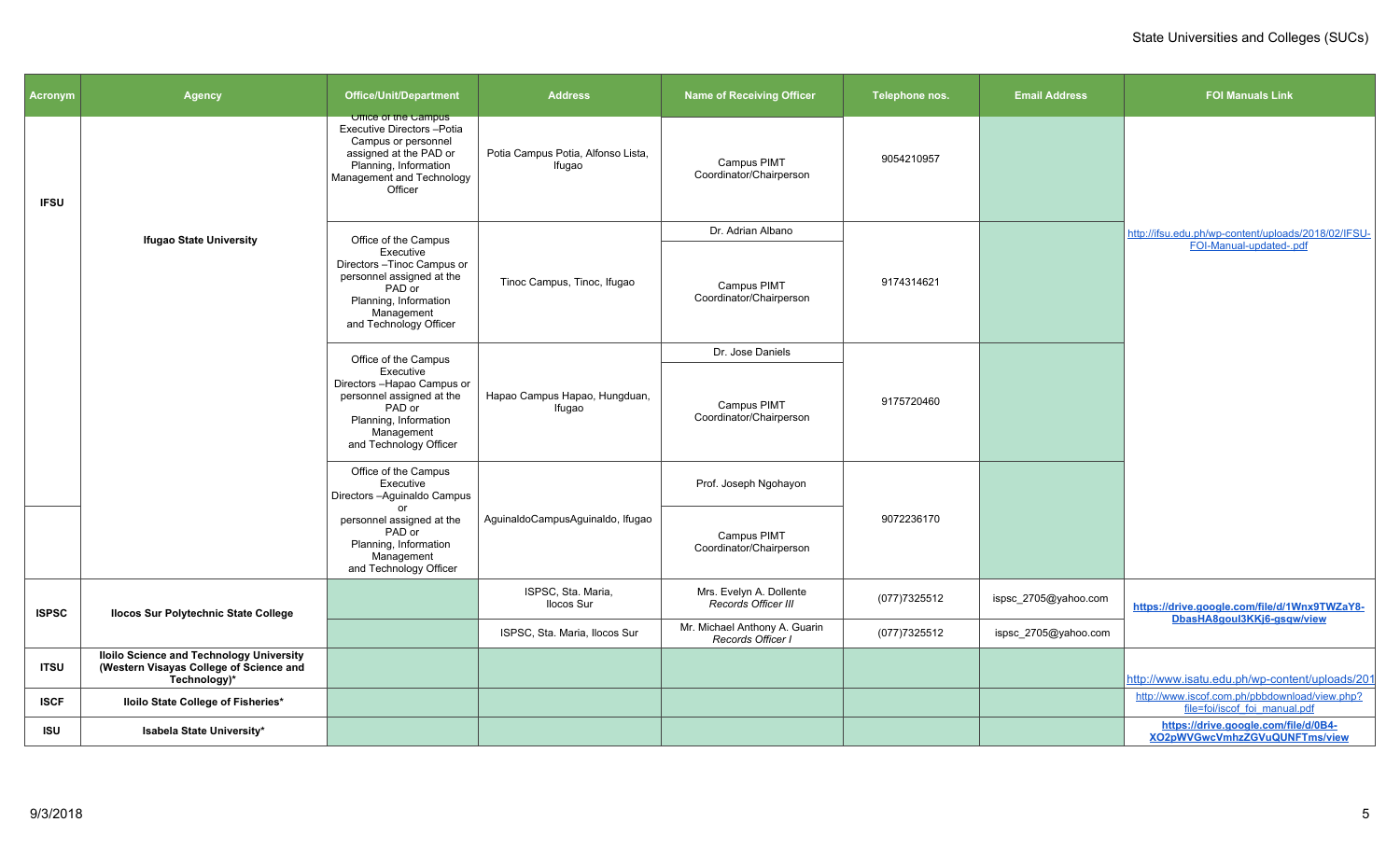| <b>Acronym</b>        | <b>Agency</b>                           | <b>Office/Unit/Department</b>                 | <b>Address</b>                                                                                                                   | <b>Name of Receiving Officer</b>                                  | Telephone nos.       | <b>Email Address</b> | <b>FOI Manuals Link</b>                                                                     |
|-----------------------|-----------------------------------------|-----------------------------------------------|----------------------------------------------------------------------------------------------------------------------------------|-------------------------------------------------------------------|----------------------|----------------------|---------------------------------------------------------------------------------------------|
| <b>JHC</b>            | JH Cerilles State College*              |                                               |                                                                                                                                  |                                                                   |                      |                      | ***Removed the FOI Manual in their Transparency<br>Seal                                     |
| <b>JRMSU</b>          | Jose Rizal Memorial State University*   |                                               |                                                                                                                                  |                                                                   |                      |                      | http://jrmsu.edu.ph/files/Transparency/2017/FOI%<br>20Freedom%20Of%20Information.pdf        |
| <b>KASC</b>           | <b>Kalinga State University</b>         | Records and Archive Office                    | Records Office, First Floor,<br>Administration Building, Main<br>Campus, National Road, Purok 6,<br>Bulanao, Tabuk City, Kalinga | Mr. Jay C. Lapuz<br>Administrative Officer V / Records<br>Officer | CP No. 0939-290-1518 | pingod81@yahoo.com   | https://ksu.edu.ph/transparency/peoples-freedom-<br>information-manual                      |
| <b>LSPC</b>           | Laguna State Polytechnic University*    |                                               |                                                                                                                                  |                                                                   |                      |                      | http://lspu.edu.<br>ph/assets/img/transparency/40/file/LSPU-FOI-<br><b>Manual-Final.pdf</b> |
|                       |                                         | Office of the University<br>President A       | <b>Administration Building</b>                                                                                                   | Mr. Cesar B. Blanco                                               | <b>VOIP: 100</b>     |                      |                                                                                             |
|                       |                                         | Human Resource<br>Management Office           | <b>Administration Building</b>                                                                                                   | Ms. Susan B. Caing                                                | <b>VOIP: 600</b>     |                      |                                                                                             |
|                       | <b>Leyte Normal University</b>          | Registrar's Office                            | <b>Administration Building</b>                                                                                                   | Ms. Janet T. Opiniano                                             | <b>VOIP: 620</b>     |                      |                                                                                             |
| LNU                   |                                         | Office of Student<br>Affairs                  | <b>Student Center</b>                                                                                                            | Dr. Marife N. Daga                                                | <b>VOIP: 260</b>     |                      | http://www.lnu.edu.ph/itb/Financial%<br>20Report/2017/LNU%20People's%20FOI%                 |
|                       |                                         | College of Education                          | College Building                                                                                                                 | Dr. Lina G. Fabian                                                | <b>VOIP: 220</b>     |                      | 20Manual.pdf                                                                                |
|                       |                                         | College of Arts and Sciences                  | <b>ORC Building</b>                                                                                                              | Dr. Cleofe L. Lajara                                              | <b>VOIP: 230</b>     |                      |                                                                                             |
|                       |                                         | College of Management and<br>Entrepreneurship | <b>CME Building</b>                                                                                                              | Dr. Ariel B. Lunzaga                                              | <b>VOIP: 240</b>     |                      |                                                                                             |
|                       |                                         | <b>Graduate School</b>                        | Graduate School Library                                                                                                          | Dr. Myrna L. Macalinao                                            | <b>VOIP: 250</b>     |                      |                                                                                             |
| <b>MMSU</b>           | Mariano Marcos State University*        |                                               |                                                                                                                                  |                                                                   |                      |                      | https://drive.google.<br>com/file/d/0ByOOMz3Hh0gjQVdGNjE1Z200T0k/vi<br>ew                   |
| <b>MPC</b>            | Marikina Polytechnic College*           |                                               |                                                                                                                                  |                                                                   |                      |                      | http://mpc.edu.ph/wp-<br>content/uploads/2017/10/Malayang-pagkuha-ng-<br>Impormasyon.pdf    |
| <b>MSC</b>            | Marinduque State College*               |                                               |                                                                                                                                  |                                                                   |                      |                      | http://marinduquestatecollege.edu.<br>ph/images/PBB/FOI-Manual-of-MSC.pdf                   |
|                       |                                         | Office of Public                              | Administration                                                                                                                   |                                                                   |                      |                      | (cannot access site)                                                                        |
| <b>MSU-</b><br>System | <b>Mindanao State University System</b> | Information                                   | Building, MSU-IIT,<br>Iligan City                                                                                                | Dr. Nancy Q. Echavez                                              | (063) 222 8769       |                      | http://www.msu.edu.ph/transparency-<br>seal/msuiit/FOI/MSUIIT FOI Manual.pdf                |
| <b>MSCAT</b>          | Mindoro State College of Agri and Tech* |                                               |                                                                                                                                  |                                                                   |                      |                      | https://www.minscat.edu.ph/_files/MinSCAT%20%<br>20FOI%20Manual%202017_BOT.pdf              |
| <b>MPSCP</b>          | Mt. Province State Polytechnic College* |                                               |                                                                                                                                  |                                                                   |                      |                      | http://mpspc.edu.ph/images/pdf/foi-manual.pdf                                               |
| <b>NVU</b>            | <b>Naval State University*</b>          |                                               |                                                                                                                                  |                                                                   |                      |                      | http://www.nsu.edu.<br>ph/images/download/NSUFOIManual.pdf                                  |
| <b>NORSU</b>          | Negros Oriental State University*       |                                               |                                                                                                                                  |                                                                   | 2259400              |                      | http://www.norsu.edu.<br>ph/images/content/transparency/norsufoi.pdf                        |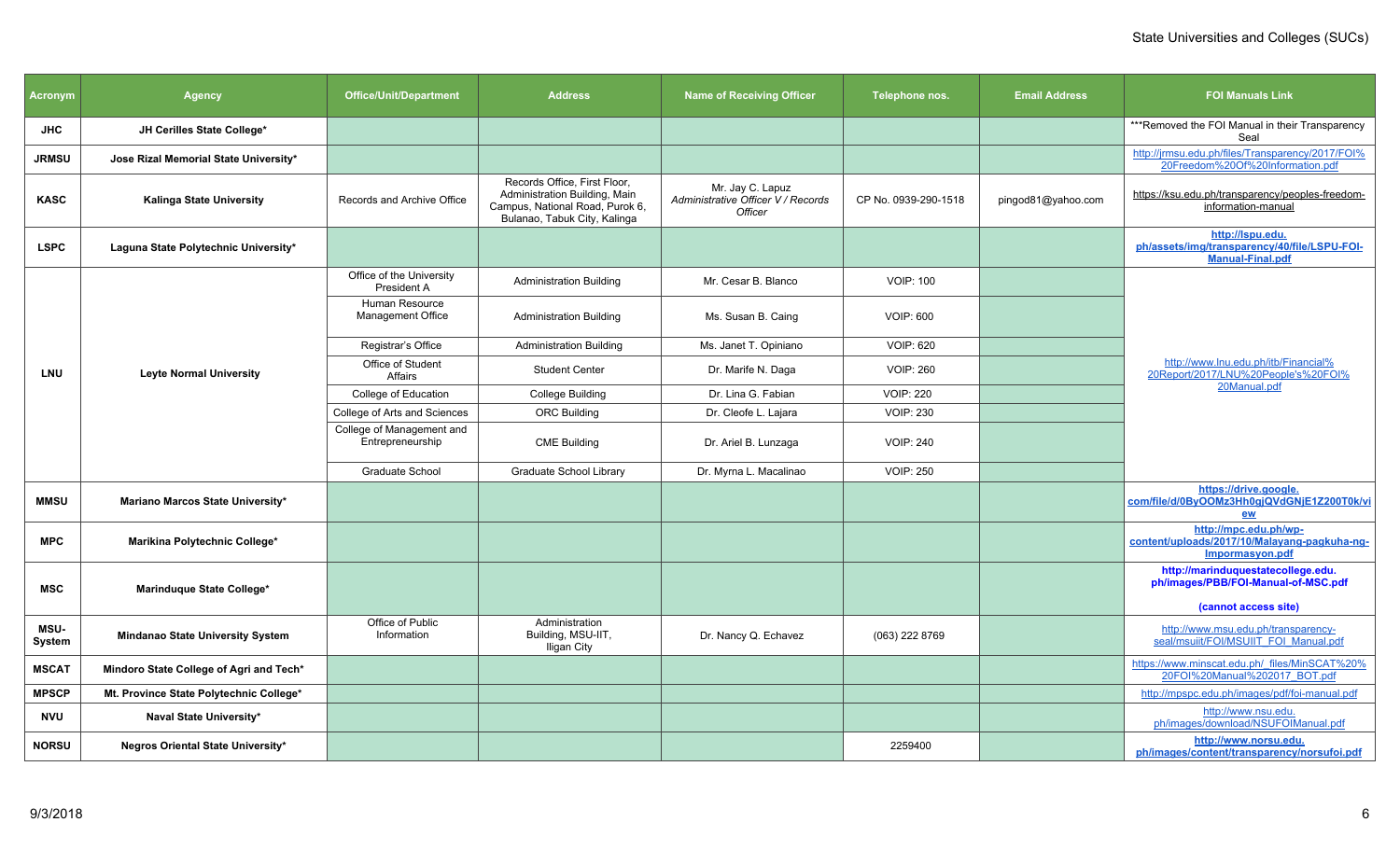| <b>Acronym</b> | <b>Agency</b>                                                       | <b>Office/Unit/Department</b> | <b>Address</b>                                                                                 | <b>Name of Receiving Officer</b>             | Telephone nos.       | <b>Email Address</b> | <b>FOI Manuals Link</b>                                                                                                                                    |
|----------------|---------------------------------------------------------------------|-------------------------------|------------------------------------------------------------------------------------------------|----------------------------------------------|----------------------|----------------------|------------------------------------------------------------------------------------------------------------------------------------------------------------|
| <b>NLPSC</b>   | North Luzon Philippines State College*                              |                               |                                                                                                |                                              | (077) 644-0210       |                      | https://drive.google.<br>com/file/d/0B62 Hro UBb9MnFDVG9Weld6RDq/<br><b>view</b>                                                                           |
| <b>NMSCT</b>   | Northwestern Mindanao State College of<br>Science and Technology*** |                               |                                                                                                |                                              |                      |                      | No Manual                                                                                                                                                  |
| <b>NIPSC</b>   | Northern Iloilo Polytechnic State College*                          |                               |                                                                                                |                                              |                      |                      | https://drive.google.<br>com/file/d/1wZnroPBI44KZWEp9RpoVO9o1C21gjht<br>w/view                                                                             |
| <b>NNSCT</b>   | Northern Negros State College of Science and<br>Technology          |                               | Administrative Building Brgy. Old<br>Sagay, Sagay City Negros<br>Occidental, Philippines, 6122 | Rosemay K. Lacson<br>Admin Officer I         | 034-722-0030         | lacsonrm@yahoo.com   | https://drive.google.<br>com/file/d/1X18JyZKjhg7iXM7O56CRhwbMokzFu<br><b>YQi/view</b>                                                                      |
| <b>NWSS</b>    | Northwest Samar State University*                                   |                               |                                                                                                |                                              |                      |                      | http://main.nwssu.edu.<br>ph/images/pdf docs/transparencyseal pdf/VIII/NWS<br>SU-FOI-Manual.pdf                                                            |
| <b>NEUST</b>   | Nueva Ecija University of Science and<br>Technology*                |                               |                                                                                                |                                              |                      |                      | http://neust.edu.ph/seal/download/MANUAL%<br>20ON%20FREEDOM%20OF%20INFORMATION<br>pdf                                                                      |
| <b>NVSU</b>    | Nueva Vizcaya State University*                                     |                               |                                                                                                |                                              |                      |                      | https://drive.google.<br>com/file/d/1 Cq1PjGwa1EdxAwRIXB3OBDW4ROF<br>Qvvk/view                                                                             |
| <b>OCMNC</b>   | <b>Occidental Mindoro State College</b>                             |                               |                                                                                                | Ms. Rosemarie R. Manuel                      |                      |                      | http://transparencyseal.omsc.edu.<br>ph/images/BUDGET/OMSC%20FOI%20final.pdf                                                                               |
| <b>PSU</b>     | Palawan State University*                                           |                               |                                                                                                |                                              |                      |                      | http://psu.palawan.edu.ph/index.php/pdf-viewer?<br>doc=docs/transparency/foi/bor approved foi m<br>anual.pdf&title=Freedom%20of%20Information%<br>20Manual |
| PIT            | Palompon Institute of Technology*                                   |                               |                                                                                                |                                              |                      |                      | https://drive.google.<br>com/file/d/1TfMhwG9FqKtTb5HUN5n3h4dhT6WVD<br>wDI/view                                                                             |
| <b>PSAU</b>    | Pampanga State Agricultural University                              |                               |                                                                                                | Records Officer and Records Officer<br>Staff |                      |                      | https://drive.google.com/file/d/0B-<br><b>bB_PgGsuSceWJwcnR0ekg4QWs/view</b>                                                                               |
| <b>PSU</b>     | Pangasinan State University*                                        |                               |                                                                                                |                                              |                      |                      | http://www.psu.edu.ph/wp-<br>content/uploads/2016/09/PangSU IRR-on-FOI.<br>pdf                                                                             |
| <b>PSU</b>     | <b>Partido State University</b>                                     |                               |                                                                                                | Maila M. Lavapie                             |                      | mailavz89@yahoo.com  | https://drive.google.<br>com/file/d/0BwoWLnhTwXikM093QXI2NUJvS0E/vie<br>$\mathbf W$                                                                        |
| <b>PMMA</b>    | Philippine Merchants Marine Academy*                                |                               |                                                                                                |                                              |                      |                      | http://www.pmma.edu.<br>ph/images/pdf/transparency/PMMA FOI Manual.pdf                                                                                     |
| <b>PNU</b>     | Philippine Normal University*                                       |                               |                                                                                                |                                              |                      |                      | https://www.pnu.edu.ph/wp-<br>content/uploads/2017/12/PNU-Freedom-of-<br>Information-Manual-2017.pdf                                                       |
| <b>PhilSCA</b> | Philippine State College of Aeronautics*                            |                               |                                                                                                |                                              |                      |                      | https://drive.google.<br>com/file/d/1jdfnHhDIBf5Kuw8XwJGV8uTQfjBbccFJ/<br>view                                                                             |
|                |                                                                     | Main Campus                   | Office of the Vice President for<br><b>Branches and Campuses</b>                               | VPBC Pascualito B. Gatan                     | 335-1777<br>335-1787 |                      |                                                                                                                                                            |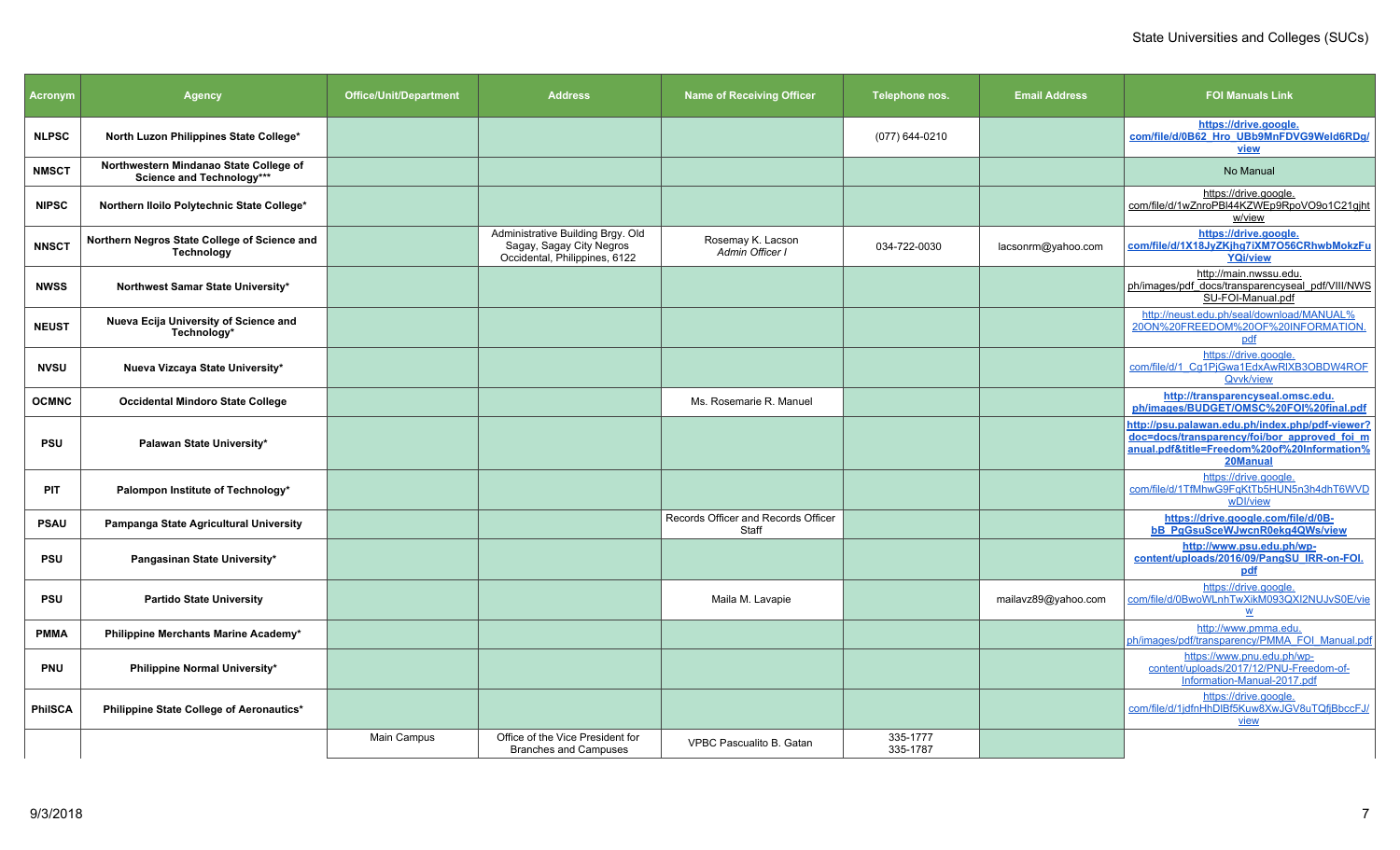| Acronym    | Agency                                           | <b>Office/Unit/Department</b> | <b>Address</b>                                  | <b>Name of Receiving Officer</b> | Telephone nos.                                                                                  | <b>Email Address</b>                      | <b>FOI Manuals Link</b>                                                                 |
|------------|--------------------------------------------------|-------------------------------|-------------------------------------------------|----------------------------------|-------------------------------------------------------------------------------------------------|-------------------------------------------|-----------------------------------------------------------------------------------------|
|            |                                                  | Quezon City                   | PUP Quezon City Branch, Directors'<br>Office    | Dir. Firmo A. Esguerra           | 952-7818<br>428-9144                                                                            | firmoesguerra@gmail.com                   |                                                                                         |
|            |                                                  | San Juan City                 | PUP San Juan Branch, Directors'<br>Office       | Dir. Jaime P. Gutierrez          | 632-7738<br>0917-6640-906                                                                       | jpgutierrez@yahoo.com                     |                                                                                         |
|            |                                                  | <b>Taguig City</b>            | PUP Taguig Branch, Directors' Office            | Dir. Marissa B. Ferrer           | 837-5858<br>837-5859<br>0932-782-1463                                                           |                                           |                                                                                         |
|            |                                                  | Parañaque City                | PUP Parañaque Branch, Directors'<br>Office      | Dir. Aaron Vito Baygan           | 404-9398<br>553-8623<br>0999-493-7771                                                           | aaronvito50@yahoo.com.ph                  |                                                                                         |
|            |                                                  | Mariveles, Bataan             | PUP Bataan Campus, Directors'<br>Office         | Dir. Leonila S. Generales        | 047-935-7019<br>0927-927-6831                                                                   | ligenerales@yahoo.com.ph                  |                                                                                         |
|            |                                                  | Sta. Maria, Bulacan           | PUP Sta. Maria Campus, Directors'<br>Office     | Dir. Ricardo F. Ramiscal         | 0920-960-6022                                                                                   | rramiscal 0424@yahoo.com                  |                                                                                         |
|            |                                                  | Pulilan, Bulacan              | <b>PUP Pulilan</b><br>Campus, Directors' Office | Dir. Elena Maño                  | 044-769-0657<br>0917-5169-535                                                                   | ellen_mano2@yahoo.com                     |                                                                                         |
|            |                                                  | Cabiao, Nueva Ecija           | PUP Cabiao Campus, Directors'<br>Office         | Dir. Fernando F. Estigor         | 0998-539-7104<br>0922-870-2774                                                                  | farnanestingor@yahoo.com                  |                                                                                         |
|            |                                                  | Biñan, Laguna                 | PUP Biñan<br>Campus, Directors'<br>Office       | Dr. Josefina R. Macarrubo        | 049-513-5034<br>0918-9590-163                                                                   | jomacarubbo@yahoo.com                     |                                                                                         |
| <b>PUP</b> | <b>Polytechnic University of the Philippines</b> | San Pedro, Laguna             | PUP San Pedro Campus, Directors'<br>Office      | Dir. Elmer G. De Jose            | 0917-8712-310<br>869-9800                                                                       | elmer dejose@yahoo.com                    | https://drive.google.<br>com/file/d/0B1BuDAuN0r8SZDhpRWtHdmdOQWM/<br>view?usp=drive_web |
|            |                                                  | Sta. Rosa, Laguna             | PUP Sta. Rosa Campus, Directors'<br>Office      | Dir. Charito A. Montemayor       | 049-303-2551<br>0920-8531-451                                                                   | a_montemayor@yahoo.com.pl                 |                                                                                         |
|            |                                                  | Sto. Tomas, Batangas          | PUP Sto. Tomas Branch, Directors'<br>Office     | Dir. Armando A. Torres           | 0906-6448-834<br>043-778-3584<br>043-778-3805                                                   | arms torres@yahoo.com                     |                                                                                         |
|            |                                                  | Maragondon, Cavite            | PUP Maragondon Branch, Directors'<br>Office     | Dir. Denise A. Abril             | 0927-7969-571<br>0949-357-2493<br>0946-443-3660-Ms.<br>Gonzalez<br>046-412-1931<br>046-412-1909 | Daabrilpogi1@gmail.com                    |                                                                                         |
|            |                                                  | Lopez, Quezon                 | PUP Lopez Branch, Directors' Office             | Dir. Rufo N. Bueza               | 042-326-1256<br>0998-982-3161                                                                   | rufobueza@yahoo.com<br>rnbueza@pup.edu.ph |                                                                                         |
|            |                                                  | Mulanay/Gen. Luna, Quezon     | PUP Mulanay Branch, Directors'<br>Office        | Dir. Adelia R. Roadilla          | 042-319-7300<br>0908-7529-514                                                                   | adelroadilla@yahoo.com                    |                                                                                         |
|            |                                                  | Unisan, Quezon                | PUP Unisan<br>Branch, Directors' Office         | Dir. Edwin G. Malabuyoc          | 0919-3039-864<br>0998-577-4016                                                                  | malabuyoc edwin@yahoo.com                 |                                                                                         |
|            |                                                  | Ragay, Camarines Sur          | PUP Ragay Branch, Directors' Office             | Dir. Anastacio C. Gabriel        | 0939-296-8893<br>0922-418-7604                                                                  | anastaciogabriel@yahoo.com                |                                                                                         |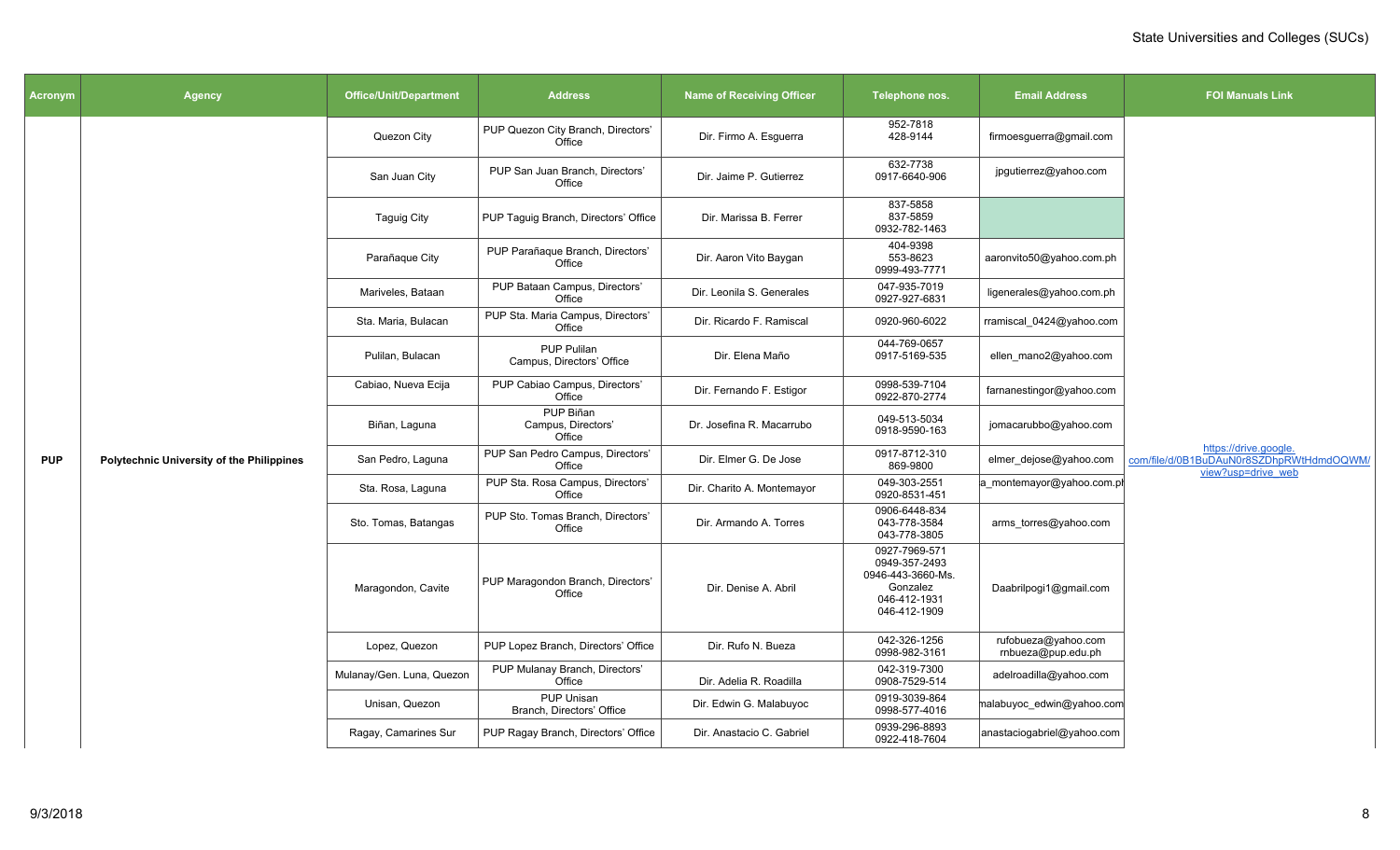| <b>Acronym</b> | <b>Agency</b>                                                                          | <b>Office/Unit/Department</b>                    | <b>Address</b>                                 | <b>Name of Receiving Officer</b> | Telephone nos.                   | <b>Email Address</b>                             | <b>FOI Manuals Link</b>                                                                                                                  |
|----------------|----------------------------------------------------------------------------------------|--------------------------------------------------|------------------------------------------------|----------------------------------|----------------------------------|--------------------------------------------------|------------------------------------------------------------------------------------------------------------------------------------------|
|                |                                                                                        | Bansud, Oriental Mindoro                         | PUP Bansud Campus, Directors'<br>Office        | Dir. Artemus G. Cruz             | 0929-519-2122                    | agcruz@pup.edu.ph<br>artemus_cruz21@yahoo.com    |                                                                                                                                          |
|                |                                                                                        | Sablayan, Occidental Mindoro                     | PUP Sablayan Campus, Directors'<br>Office      | Dir. Lorenza Elena Gimutao       | 0998-549-7780                    | lensalon g1111@yahoo.com                         |                                                                                                                                          |
|                |                                                                                        | Alfonso                                          | PUP Alfonso Campus, Directors'<br>Office       | Dir. Conrado L. Nati, Jr.        | 0917-932-5899                    | jn_conrado@yahoo.com                             |                                                                                                                                          |
| QSC            | Quirino State College***                                                               |                                                  |                                                |                                  |                                  |                                                  | No Manual                                                                                                                                |
| <b>RMTU</b>    | Ramon Magsaysay Technological University*                                              |                                                  |                                                |                                  |                                  |                                                  | http://rmtu.edu.ph/transparency/pdfviewer2017.<br>php?id=RMTU%20FOI%20Manual%20ISO%<br>20format2_RMTU%20FOI%20Manual%20ISO%<br>20format1 |
| RTU            | <b>Rizal Technological University</b>                                                  |                                                  |                                                | Rodrigo D.P. Tomas               | 534-8267 loc. 133                |                                                  | http://rtu.edu.ph/Transparency%20Seal%20FY%<br>202017/RTU%20FOI%20Manual%202017.pdf                                                      |
| <b>RSU</b>     | Romblon State University*                                                              |                                                  |                                                |                                  |                                  |                                                  | http://rsu.edu.ph/wp-content/uploads/2017/10/RSU-<br>FOI-MANUAL.pdf                                                                      |
| SSU            | Samar State University*                                                                |                                                  |                                                |                                  |                                  |                                                  | https://drive.google.<br>com/file/d/0B3eMsbdb_2JSRUw0QjB4S1k1azQ/vie                                                                     |
| <b>SSC</b>     | <b>Siquijor State College</b>                                                          |                                                  |                                                | Jenelyn M. Yurong                | 9275613347                       | magusaraj@yahoo.com                              | https://drive.google.<br>com/file/d/0B oK3vRkm2MiRTdRRmhxYjdnc3c/v<br><u>iew</u>                                                         |
| SSC            | Sorsogon State College*                                                                |                                                  |                                                |                                  | (056) 211-0200                   | ssc@sorsogonstatecollege.<br>edu.ph              | https://drive.google.com/file/d/1g9R8n1EM02K-<br>rmih0tkArWUvw8HsUbQb/view                                                               |
| <b>SLSU</b>    | Southern Leyte State University*                                                       |                                                  | Sogod, Southern Leyte                          |                                  | (053) 382-3294                   | slsumaincampus@gmail.com<br>op@slsuonline.edu.ph | http://slsuonline.edu.ph/v4/index.php/en/article-<br>page/548-foi-manual                                                                 |
| <b>SLSU</b>    | Southern Luzon State University                                                        |                                                  |                                                | Ms. Aurora Sumague               | 042-540-4816                     | info@slsu.edu.com                                | http://slsu.edu.ph/main/Downloads/SLSU%<br>20FOI.pdf                                                                                     |
| T              | SPAMAS Southern Philippines Agri Business, Marine and<br>Aquatic School of Technology* |                                                  |                                                |                                  |                                  |                                                  | https://drive.google.<br>com/file/d/0B9TgPRrz3HTjMEgyOXpNVlliN0U/view                                                                    |
| <b>SKSU</b>    | <b>Sultan Kudarat State University</b>                                                 |                                                  |                                                | Ms. Amira Mae M.<br>Castromayor  | (064) 200-7336/ 0998-546-<br>100 | sksuop@gmail.com                                 | http://sksu.edu.<br>ph/admin/images/transparency/foi/foimanual.pdf                                                                       |
| <b>SSC</b>     | Sulu State College***                                                                  |                                                  |                                                |                                  |                                  |                                                  | No Manual                                                                                                                                |
| <b>SDSSU</b>   | Surigao Del Sur State University*                                                      |                                                  |                                                |                                  | 086-214-4221<br>086-214-2723     |                                                  | http://www.sdssu.edu.ph/public_files/files/SDSSU%<br>20People%27s%20FOI%20Manual.pdf                                                     |
|                |                                                                                        | Office of the Chief<br>Administrative<br>Officer | Narciso St., Surigao<br>City, SSCT Main Campus | Dr. Ecclesiastes T.<br>Dumanig   | 0921 3397306                     |                                                  |                                                                                                                                          |
| <b>SSCT</b>    | <b>Surigao State College of Technology</b>                                             | Office of the<br>Administrative<br>Officer       | <b>SSCT Mainit</b><br>Campus                   | Mr. Destre A. Seniel             | 9285217111                       |                                                  | http://ssct.edu.ph/ssctweb/wp-<br>content/uploads/2016/02/SSCT-Peoples-FOI-                                                              |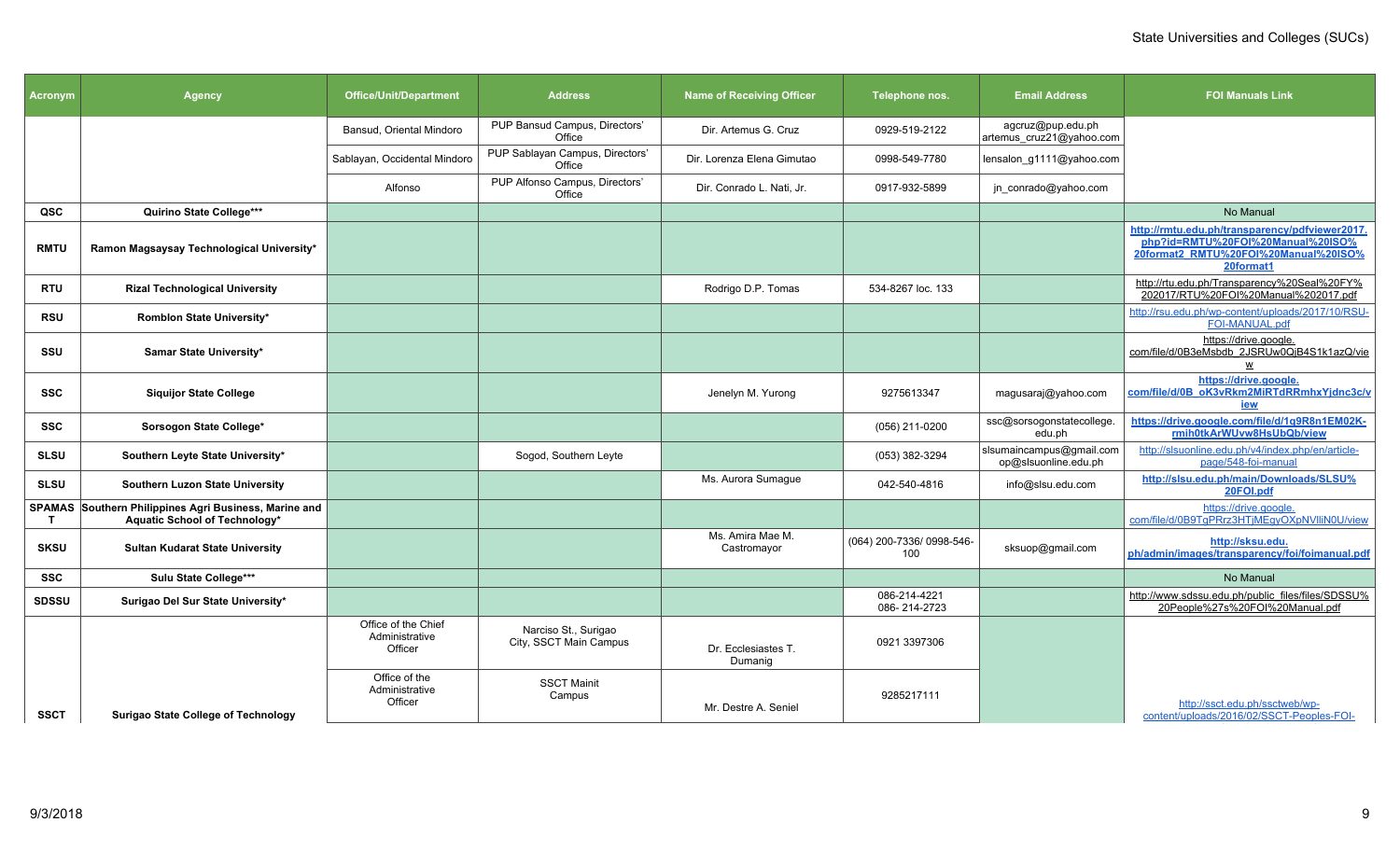| Acronym     | <b>Agency</b>                                                    | <b>Office/Unit/Department</b>                                                                          | <b>Address</b>                                                                    | <b>Name of Receiving Officer</b>                                                         | Telephone nos.                                                         | <b>Email Address</b>                                    | <b>FOI Manuals Link</b>                                                                 |
|-------------|------------------------------------------------------------------|--------------------------------------------------------------------------------------------------------|-----------------------------------------------------------------------------------|------------------------------------------------------------------------------------------|------------------------------------------------------------------------|---------------------------------------------------------|-----------------------------------------------------------------------------------------|
|             |                                                                  | Office of the<br><b>Planning Officer</b>                                                               | <b>SSCT Malimono</b><br>Campus, Brgy. Cagtinae,<br>Malimono, Surigao<br>del Norte | Dr. Nenita S. Buot                                                                       | 9201269438                                                             |                                                         | Manual-final-July-3-2017.pdf                                                            |
|             |                                                                  | Office of the<br><b>Campus Director</b>                                                                | SSCT Del Carmen Campus                                                            | Dr. Carlos Donoso                                                                        | 9985445426                                                             |                                                         |                                                                                         |
| <b>TCSC</b> | <b>Talisay City State College***</b>                             |                                                                                                        |                                                                                   |                                                                                          |                                                                        |                                                         | No Manual                                                                               |
| <b>TAU</b>  | <b>Tarlac Agricultural University</b>                            | Office of the University<br>President                                                                  |                                                                                   | Gracelle P. Hilario                                                                      | 045 9340216                                                            |                                                         | https://drive.google.<br>com/file/d/16hkVO8HZ4eKZ66BKeHR9NNtmdbv1<br>nc71/view          |
| <b>TSU</b>  | Tarlac State University*                                         |                                                                                                        |                                                                                   |                                                                                          |                                                                        |                                                         | http://www.tsu.edu.ph/media/395728/TSU-<br>Freedom-of-Information-Manual.pdf            |
| <b>TRAC</b> | Tawi-Tawi Regional Agricultural College***                       |                                                                                                        |                                                                                   |                                                                                          |                                                                        |                                                         | No Manual                                                                               |
|             |                                                                  | <b>TUP Manila</b><br>Office of the Director,<br>University Information and<br><b>Technology Center</b> | 3rd Floor<br>Administration Bldg, TUP,<br>Ayala Blvd., Ermita, Manila             | Prof. Julius A. Sareno<br>Director, University Information &<br><b>Technology Center</b> | (+63 2) 301.3001 loc. 101                                              | foi manila@tup.edu.ph                                   |                                                                                         |
|             | <b>Technological University of the Philippines</b>               | <b>TUP Visayas</b><br>Office of the Planning<br>Coordinator, TUP Visayas                               | Talisay City, Negros<br>Occidental                                                | Mrs. Lainie Mae L. Bala-an<br><b>Planning Coordinator</b>                                | 495-4822 loc 128                                                       | foi visayas@tup.edu.ph                                  | http://www.tup.edu.                                                                     |
| <b>TUP</b>  |                                                                  | <b>TUP Cavite</b><br>Office of the Planning Head,                                                      | TUP Cavite, Salawag,<br>Dasmarinas, Cavite                                        | Prof. Darius L. Fajardo<br>Head, Planning Office                                         | (46) 416-4920                                                          | foi cavite@tup.edu.ph                                   | ph/download/transparency/2017/TUP-FOI-<br><b>Manual.pdf</b>                             |
|             |                                                                  | <b>TUP Taguig</b><br>Office of the Planing Head                                                        | TUP Taguig, KM 14 East Service<br>Road, SS Highway, Taguig<br>City                | Mrs. Ma. Delia A. Amparado<br><b>Planning Officer</b>                                    | (+632) 823-2457 /<br>838-9889                                          | foi_taguig@tup.edu.ph                                   |                                                                                         |
| UA          | <b>University of Antique</b>                                     |                                                                                                        | S.A. Lotilla St., District 1, Sibalom.<br>Antique                                 | Records Management Officer                                                               |                                                                        | rmo@antiquespride.edu.ph                                | https://drive.google.<br>com/file/d/0B7hptG9bl8TMUGIwYk5NN2RPdHc/vie<br>w?usp=drive web |
| <b>UEP</b>  | University of Eastern Philippines*                               |                                                                                                        |                                                                                   |                                                                                          |                                                                        |                                                         | http://uep.edu.<br>ph/procurement/PBB2017/FOIGUIDEIRR/UEPFOIG<br><b>UIDELINES.pdf</b>   |
| <b>UNP</b>  | University of Northern Philippines*                              | University Records Office 1st<br>Floor Administration Building                                         |                                                                                   |                                                                                          |                                                                        |                                                         | http://unp.edu.ph/wp-content/uploads/2015/04/UNP-<br>FOI-Manual.pdf                     |
| <b>URS</b>  | <b>University of Rizal System</b>                                |                                                                                                        |                                                                                   | Mrs. Nida Belano                                                                         | (02) 653-1734                                                          | ursrecordsoffice@gmail.com                              | http://www.urs.edu.ph/wp-<br>content/uploads/2017/12/FOI.pdf                            |
| <b>USTP</b> | University of Science and Technology of<br>Southern Philippines* |                                                                                                        |                                                                                   |                                                                                          |                                                                        |                                                         | http://cdo.ustp.edu.ph/wp-<br>content/uploads/2017/04/USTP_FOI-Manual.pdf               |
|             |                                                                  | Office of the President                                                                                | Iñigo St., Bo. Obrero,<br>Davao City                                              |                                                                                          | 09988473585<br>(082) 227-8192 local 254<br>(Direct)<br>255,256 (Staff) | lcgeneralao_op@usep.edu.<br>ph<br>president@usep.edu.ph |                                                                                         |